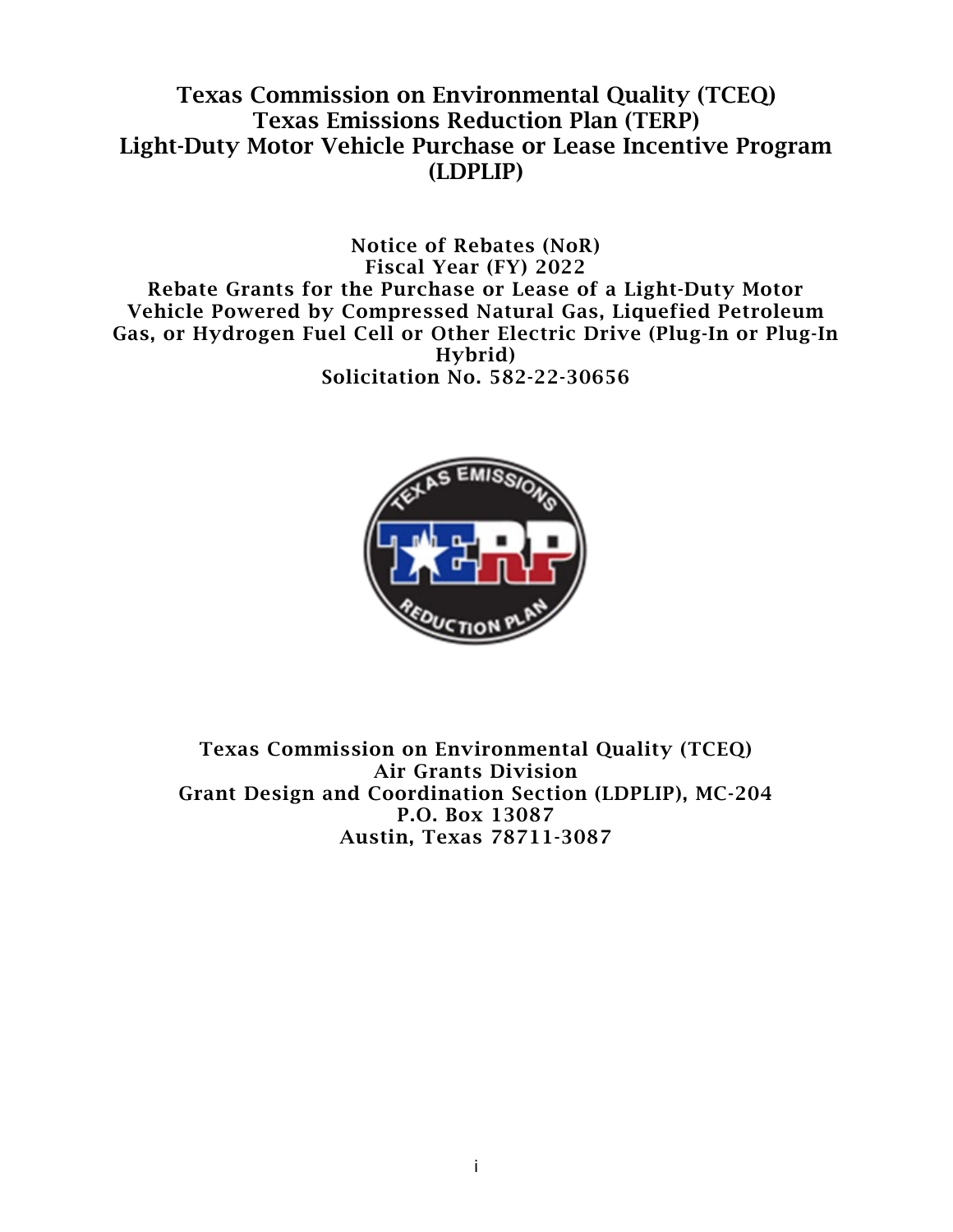availability of funding. Any changes to this solicitation will be made through an Applications will be accepted for consideration during this grant period on a firstcome, first-served basis only if received on the premises of TCEQ, or by electronic mail to [TERPapply@tceq.texas.gov.](mailto:TERPapply@tceq.texas.gov) The grant period ends no later than 5:00 p.m., Central Time, on January 7, 2023, unless closed early due to the number of applications received prior to this date. In addition, the award of a grant is dependent upon the addendum in the Electronic State Business Daily (ESBD).

No pre-proposal conference will be held.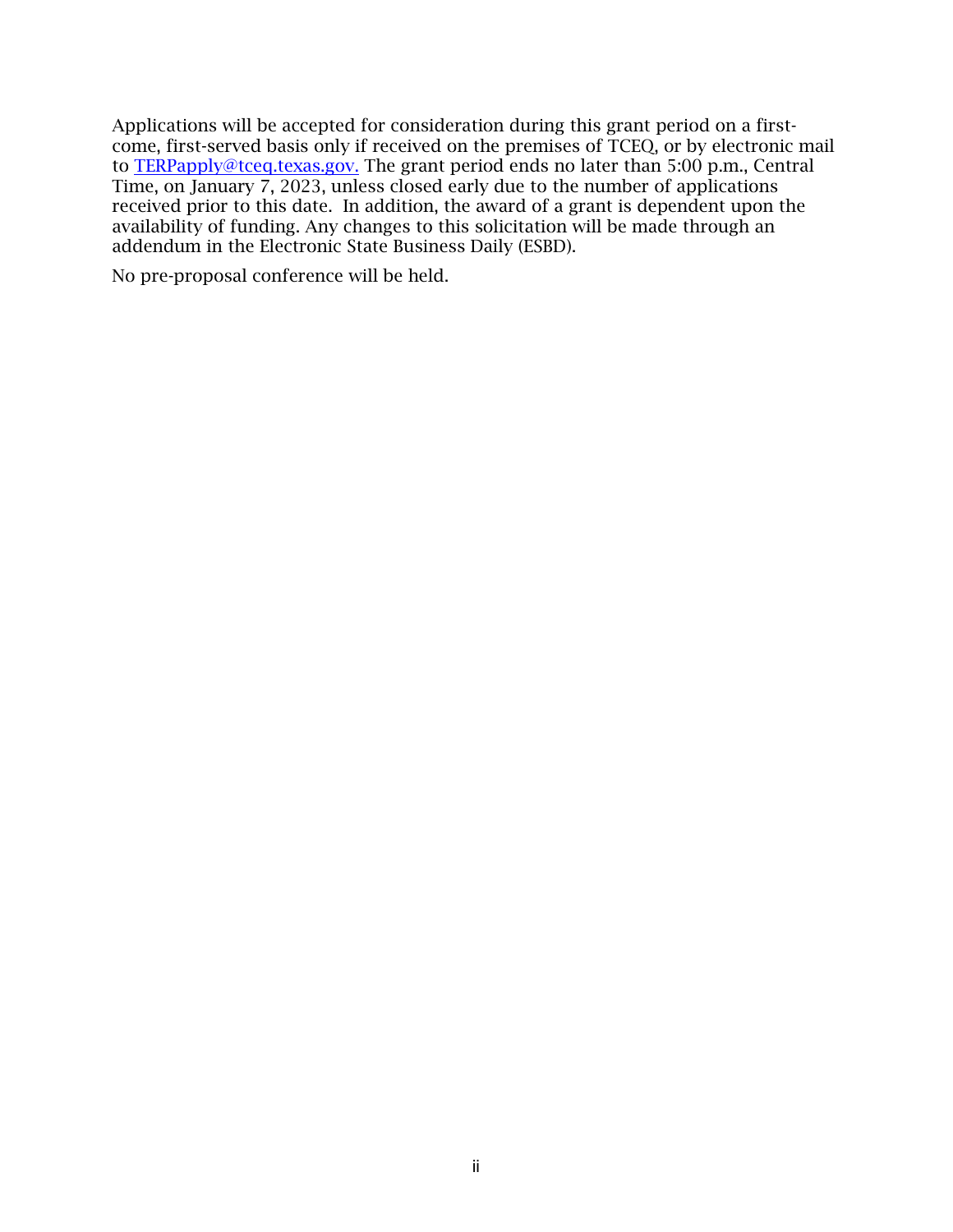## **TABLE OF CONTENTS**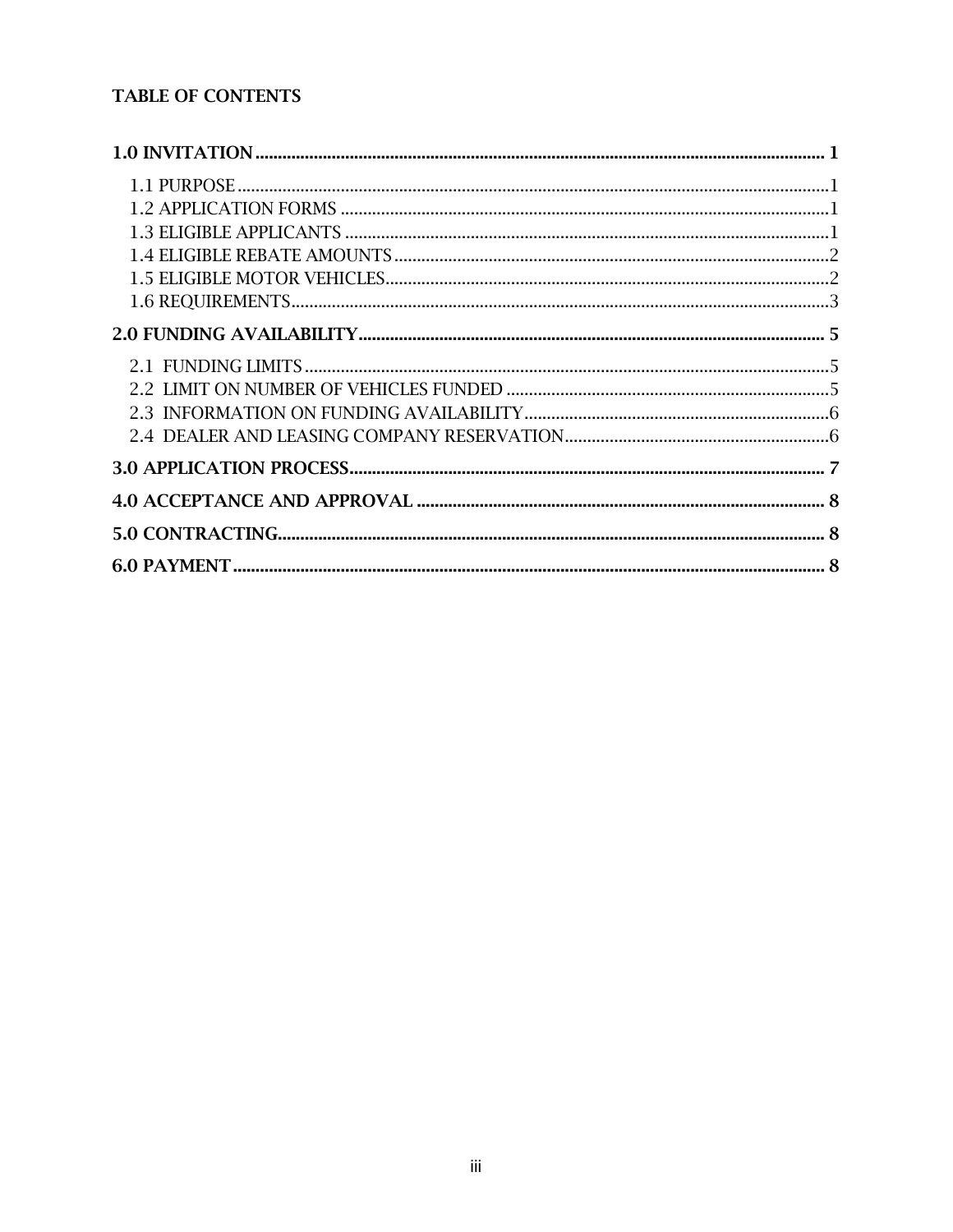# Texas Commission on Environmental Quality (TCEQ) Texas Emissions Reduction Plan (TERP) Light-Duty Motor Vehicle Purchase or Lease Incentive Program

#### <span id="page-3-2"></span> Notice of Rebates (NoR) Fiscal Year (FY) 2022

### <span id="page-3-0"></span>1.0 INVITATION

 purchase or lease in Texas of an eligible new light-duty motor vehicle powered by compressed natural gas (CNG), liquefied petroleum gas (LPG or propane), or hydrogen The Texas Commission on Environmental Quality (TCEQ) invites applications for the fuel cell or other electric drive (plug-in or plug-in hybrid).

### <span id="page-3-1"></span>1.1 PURPOSE

 have positive impacts on air quality in the state. The Light-Duty Motor Vehicle Purchase or Lease Incentive Program (LDPLIP) is intended to encourage greater use of vehicles powered by electricity or an alternative fuel in order to stimulate the market for those vehicles and fuels in Texas. The increased use of electricity or alternative fuels for transportation may

 Subchapter D. TCEQ has adopted rules to implement this program under 30 Texas The LDPLIP is established under Texas Health and Safety Code (THSC) Chapter 386, Administrative Code (TAC) Chapter 114, Subchapter K, Division 2. Texas Water Code, Sections 5.124 and 5.229, provide TCEQ general authority to enter into grants and contracts.

### 1.2 APPLICATION FORMS

www.terpgrants.org. The materials may also be obtained by calling TERP staff at The application forms, terms and conditions, and a copy of this Notice of Rebates (NoR) may be viewed and downloaded from TCEQ's TERP website at [1-800-919-TERP \(837](http://www.terpgrants.org/)7).

### <span id="page-3-3"></span>1.3 ELIGIBLE APPLICANTS

Eligibility requirements are listed below.

- a. Persons who purchase or lease an eligible new light-duty motor vehicle in Texas on or after September 1, 2021, are eligible to apply for a rebate.
- b. Eligible applicants include individuals, corporations, organizations, governments or governmental subdivisions or agencies, business trusts, partnerships, associations, or any other legal entity.
- C. The applicant must have purchased or leased the vehicle, taken possession of the vehicle, and applied for or acquired title and registration of the vehicle in Texas.
- d. Both the sale or lease of the vehicle and the installation of the eligible fuel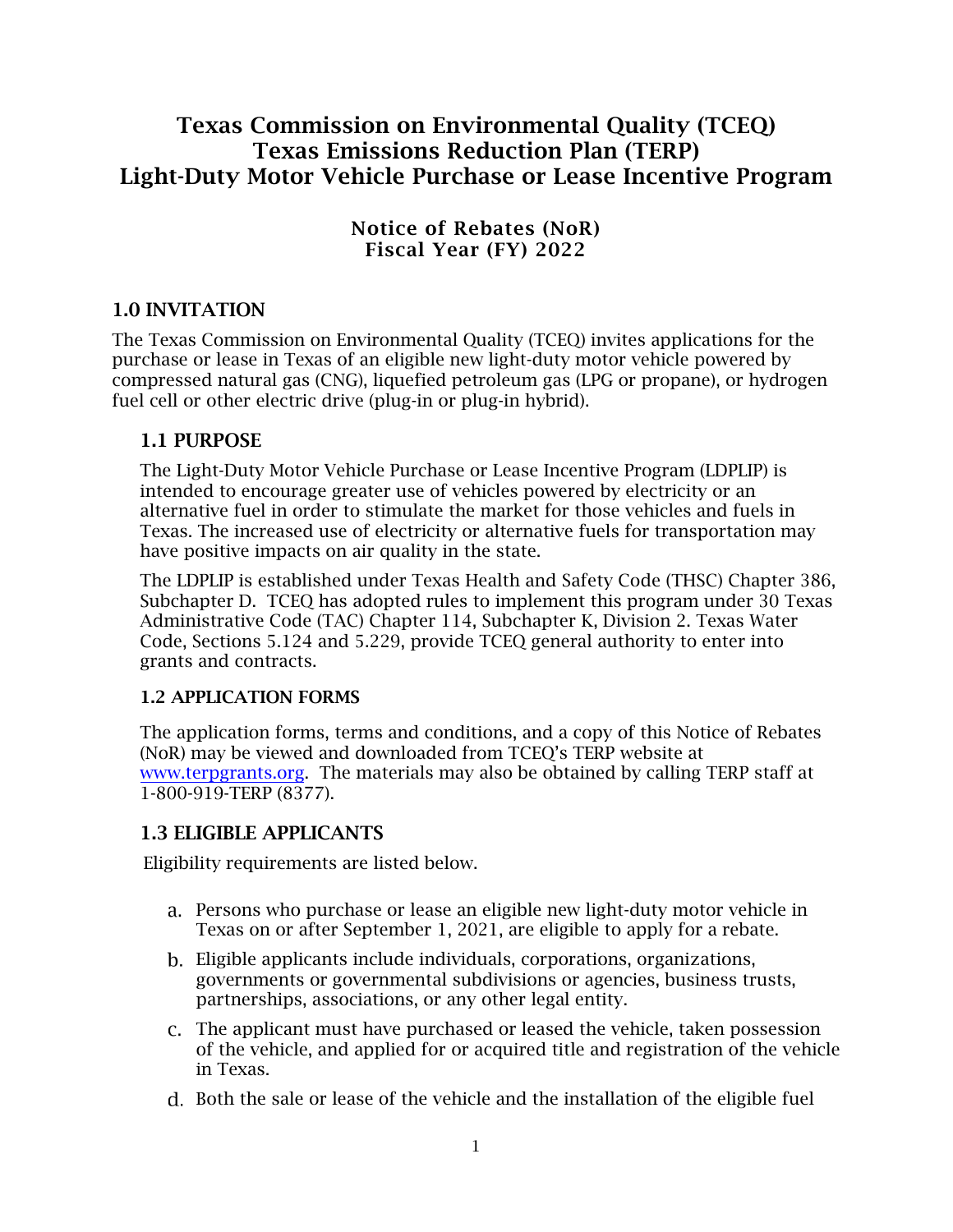system must physically occur in Texas. (See 43 Tex. Reg. 2435 (April 20,  $2018$ ).

- e. 2018)). If the vehicle has been purchased and then converted to operate on an eligible fuel, the conversion must occur before the vehicle reaches 500 miles of operation after first sale.
- f. The applicant must commit to operating and registering the vehicle in Texas for at least one calendar year (12 months) from the date of purchase or lease of the vehicle.
- g. If the vehicle is purchased for the purpose of leasing the vehicle to another person, the applicant must be the lessee and not the purchaser.

### <span id="page-4-0"></span>1.4 ELIGIBLE REBATE AMOUNTS

The eligible rebate amounts for the purchase or lease of a new light-duty motor vehicle powered by CNG or LPG are below.

- Purchase or Lease (three-year or longer term): \$5,000
- Lease (two-year to less than three-year term): \$3,330 (66.6%)
- Lease (one-year to less than two-year term): \$1,665 (33.3%)

The eligible rebate amounts for the purchase or lease of a new light-duty motor vehicle powered by hydrogen fuel cell or other electric drive (plug-in or plug-in hybrid) are below.

- Purchase or Lease (three-year or longer term): \$2,500
- Lease (two-year to less than three-year term): \$1,665 (66.6%)
- Lease (one-year to less than two-year term): \$832.50 (33.3%)

## <span id="page-4-1"></span>1.5 ELIGIBLE MOTOR VEHICLES

To be eligible for a rebate, a new light-duty motor vehicle must meet the eligibility standards in THSC Chapter 386 and 30 TAC Chapter 114, and must be included on the eligible vehicle list posted on the TERP website a[t www.terpgrants.org.](http://www.terpgrants.org/) These are vehicles that the manufacturer intends to sell in this state through its franchised dealers. The main vehicle eligibility criteria are outlined below.

 (GVWR) of 10,000 pounds or less and is powered by CNG, LPG, or hydrogen fuel Duty Vehicle" with a GVWR up to and including 10,000 pounds and operating on an A new light-duty motor vehicle is eligible if it has a gross vehicle weight rating cell or other electric drive (plug-in or plug-in hybrid). Additionally, vehicles classified by the EPA as a "Medium-Duty Passenger Vehicle" or a "Class 2b Heavyeligible fuel are included in this definition.

### If the vehicle is powered by CNG or LPG it must:

- a. have four wheels;
- b. be originally manufactured to comply with and have been certified by an original equipment manufacturer or intermediate or final state vehicle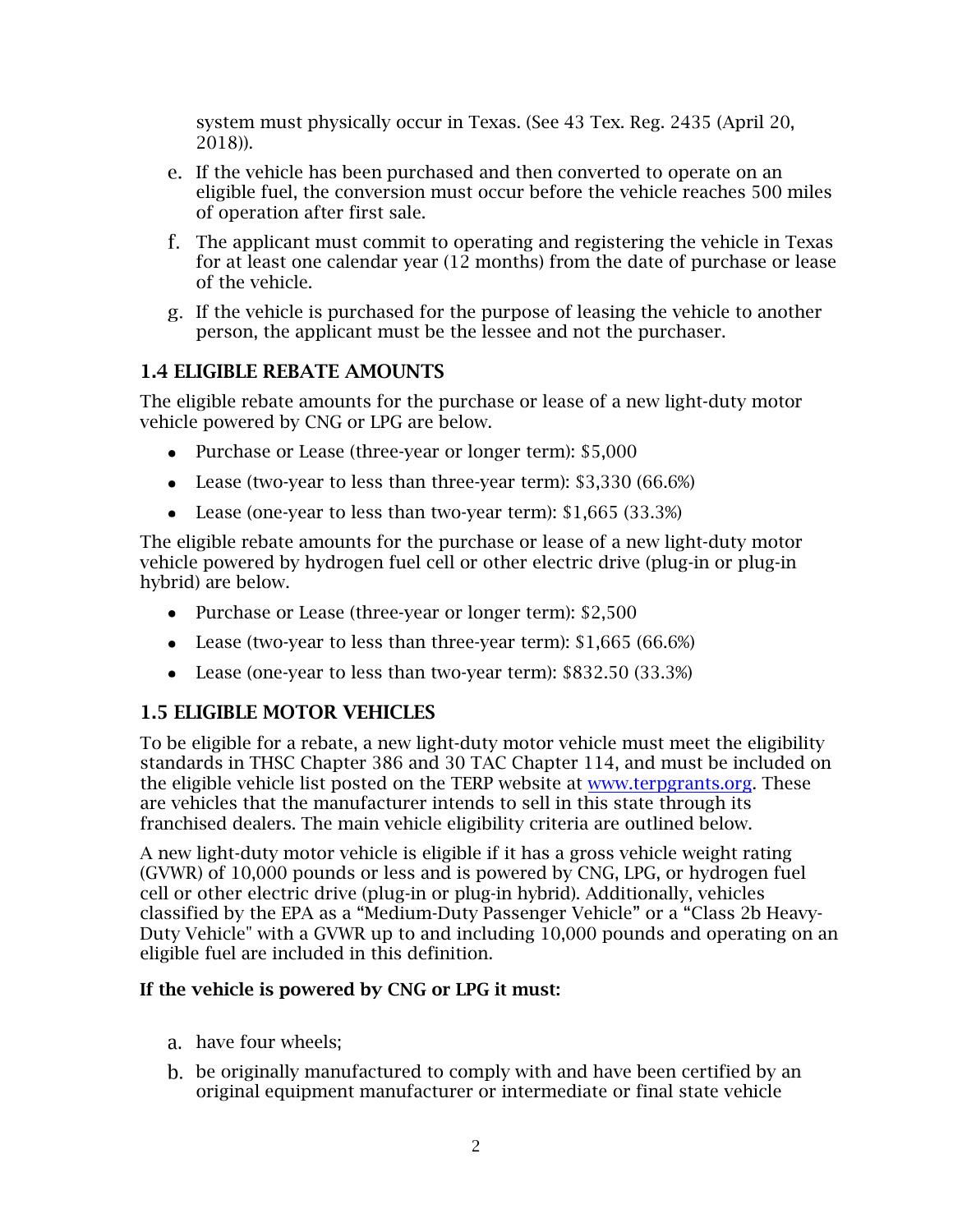manufacturer as complying with, or have been altered to comply with, federal motor vehicle safety standards, state emissions regulations, and any additional state regulations applicable to vehicles powered by compressed natural gas or liquefied petroleum gas;

- **C.**  have been manufactured for use primarily on public streets, roads, and highways;
- **d.**  have a dedicated or bi-fuel CNG or LPG fuel system installed prior to first published, and updated by the United States Environmental Protection sale or installed in Texas within 500 miles of operation of the vehicle following first sale, and with a range of at least 125 miles as estimated, Agency; and
- e. have, as applicable, a:
	- Standard for Basic Requirements for CNG Vehicle Fuel Containers, commonly cited as "ANSI/CSA NGV2"; or o CNG fuel system that complies with the 2013 (or newer) NFPA 52 Vehicular Gaseous Fuel Systems Code and American National
	- o LPG fuel system that complies with the 2011 (or newer) NFPA 58 Liquefied Petroleum Gas Code and Section VII of the 2013 (or newer) ASME Boiler and Pressure Vessel Code.

#### If the vehicle is powered by an electric motor it must:

- a. have four wheels;
- **b.**  have been manufactured for use primarily on public streets, roads, and highways;
- **C.**  not have been modified from the original manufacturer's specifications;
- **d.**  have a maximum speed of at least 55 miles per hour; and
- e. be propelled to a significant extent by an electric motor that draws electricity from a hydrogen fuel cell or from a battery that:
	- o has a capacity of at least four kilowatt hours; and
	- $\circ$  is capable of being recharged from an external source of electricity (plug-in or plug-in hybrid).

#### <span id="page-5-0"></span>Manufacturers Report & List of Eligible Vehicles

published on the TERP website [www.terpgrants.org.](http://www.terpgrants.org/) Information about the list may also be obtained by calling the TERP toll-free number at 1-800-919-TERP (8377). also be obtained by calling the TERP toll-free number at 1-800-919-TERP (8377). The Eligible Vehicle List is not a final determinant of eligibility and all eligibility Manufacturers of eligible new light-duty motor vehicles, intermediate or final state vehicle manufacturers, and manufacturers of CNG or LPG conversion systems are required to provide TCEQ a list of vehicle models and conversion systems that meet the eligibility requirements. TCEQ will review this information and will include eligible vehicle models and conversion systems on the Eligible Vehicle List criteria apply regardless of inclusion on the list.

 eligible is not included on the list, the applicant or dealer should contact TCEQ at If an applicant or vehicle dealer believes that a vehicle or conversion system that is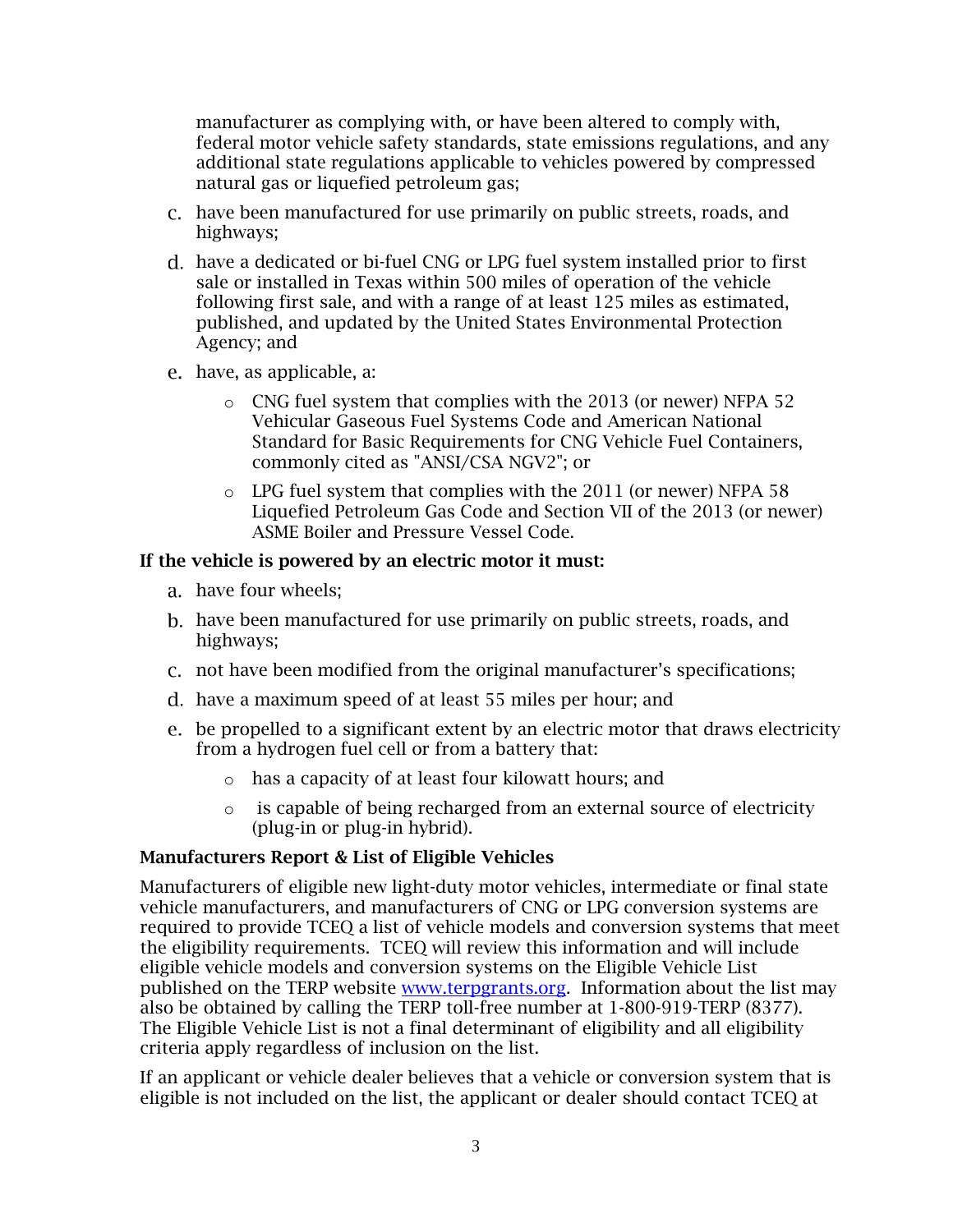the toll-free number above to discuss the process used by TCEQ to place a vehicle or conversion system on the list. The guidelines and reporting forms for use by manufacturers to provide information to TCEQ regarding vehicle models and conversion systems that meet the eligibility requirements are available at the TERP website or by calling the toll-free number above.

 systems included on the list below meet the eligibility criteria. However, eligibility as various options available on that model or the fuel conversion system installed. Therefore, the applicant and dealer or leasing agent should ensure that the specifications of the vehicle, including any conversion system and fuel system TCEQ will make every effort to ensure that the vehicle models and conversion of a particular vehicle model may depend on factors outside TCEQ's control, such installed on the vehicle, meet the eligibility criteria.

Only vehicles offered for sale or lease in Texas are eligible for this rebate grant.

#### 1.6 REQUIREMENTS

Additional criteria that apply are discussed below.

The vehicle must be purchased or leased from a licensed new vehicle dealer or leasing company in Texas. Vehicles purchased directly from the manufacturer or an out-of-state dealer not licensed to sell or lease new vehicles in Texas are not eligible for a rebate.

Purchases or leases must be based on sound business practices and arms-length bargaining without actual or apparent conflicts-of-interest.

 The vehicle must be new and may not have been subject to a first sale or lease prior to the purchase or lease applicable to the rebate grant application. Importantly, if a vehicle and/or engine must be converted to operate on an eligible fuel, the conversion process must take place as part of the original sale or lease of the vehicle or installed in Texas within 500 miles of operation of the vehicle following first sale. Conversion may occur outside the state of Texas if the conversion occurs prior to first sale.

Leases must have a lease term of at least one year.

The vehicle purchase or lease must be final, the application for title and registration must have been submitted to the appropriate state authorities, and the applicant must have taken possession of the vehicle before the rebate application is submitted.

Only one rebate grant will be provided for an eligible vehicle.

 A purchase or lease of the vehicle is not eligible for a rebate grant if it is required by any state or federal law, rule or regulation, memorandum of agreement, or other legally binding document. This requirement does not apply:

 or federal law, rule or regulation, memorandum of agreement, or other • to an otherwise qualified purchase or lease, regardless of the fact that the state implementation plan assumes that the change in vehicles will occur, if on the date the incentive is awarded the change is not required by any state legally binding document; or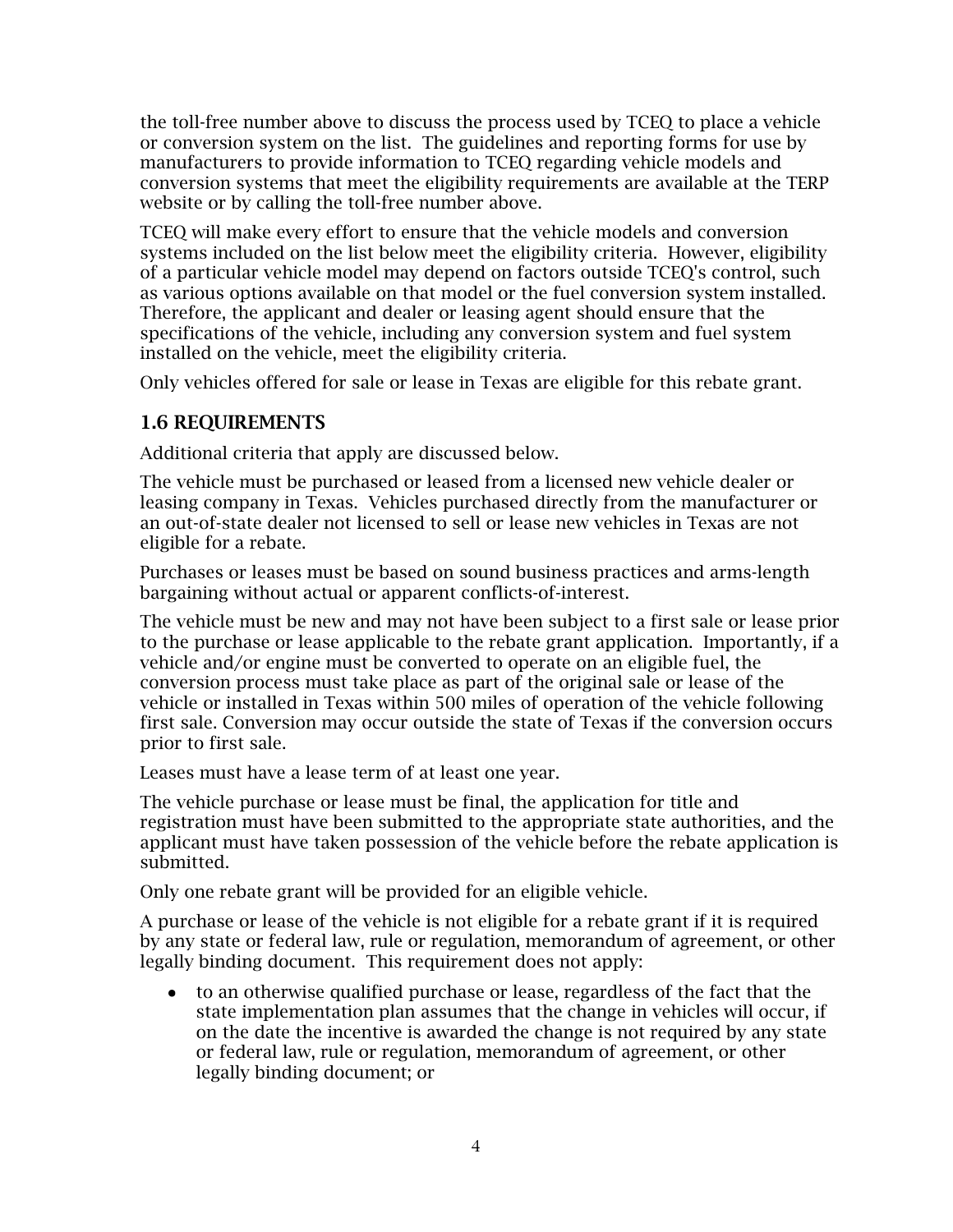• if the purchase or lease of the vehicle is required only by local law or regulation or by corporate or controlling board policy of a public or private entity.

The applicant must agree to register and operate the vehicle in Texas for not less than one calendar year (12 months) after the date of the purchase or lease.

 Applications for rebates must use TCEQ's application forms and must include verification of the purchase or lease by the dealer or leasing company, including valid and executed purchase or lease documents.

 for a minimum of two years as required under THSC, §386.160(c). A dealer or leasing company selling or leasing a vehicle under this program must keep a copy of the purchase or lease dealer verification form and documentation

If applying as an individual or sole proprietor, a photocopy of a state or federal identification card must be included in the application (i.e. driver's license).

 Under § 231.006, Texas Family Code, a child support obligor who is more than 30 days delinquent in paying child support and a business entity in which the obligor least 25% is not eligible to receive a state-funded grant or loan. All business name and social security number of the individual or sole proprietor and each application must also certify in the application that the individual or business is a sole proprietor, partner, shareholder, or owner with an ownership interest of at entities applying for a rebate under this NoR must include in the application the partner, shareholder, or owner with an ownership interest of at least 25% of the business entity submitting the application. The certifying official submitting the entity named in the application is not ineligible to receive state funding and acknowledges that the rebate contract may be terminated and payment may be withheld if the certification is inaccurate.

The purchase or lease activity for which a rebate is awarded may not also receive incentive funding under another TERP incentive program.

### <span id="page-7-1"></span><span id="page-7-0"></span>2.0 FUNDING AVAILABILITY

### 2.1 FUNDING LIMITS

The total amount of funding available for rebates under this program will depend on the amount of revenue received in the TERP account. TCEQ is not obligated to award rebate grants up to the available funding amount and may adjust the available funding without amendment to this notice.

### <span id="page-7-2"></span>2.2 LIMIT ON NUMBER OF VEHICLES FUNDED

 1,000 rebate grants for a combination of CNG and LPG vehicles and 2,000 rebate Regardless of the amount of funding available, TCEQ may award no more than grants for hydrogen fuel cell or other electric-drive (plug-in or plug-in hybrid) vehicles over this funding period.

 The available funds may not be enough to award the full number of rebate grants for each vehicle fuel type.

TCEO may, at its discretion, suspend the award of rebate grants for CNG, LPG, and/or hydrogen fuel cell or other electric-drive (plug-in or plug-in hybrid) vehicles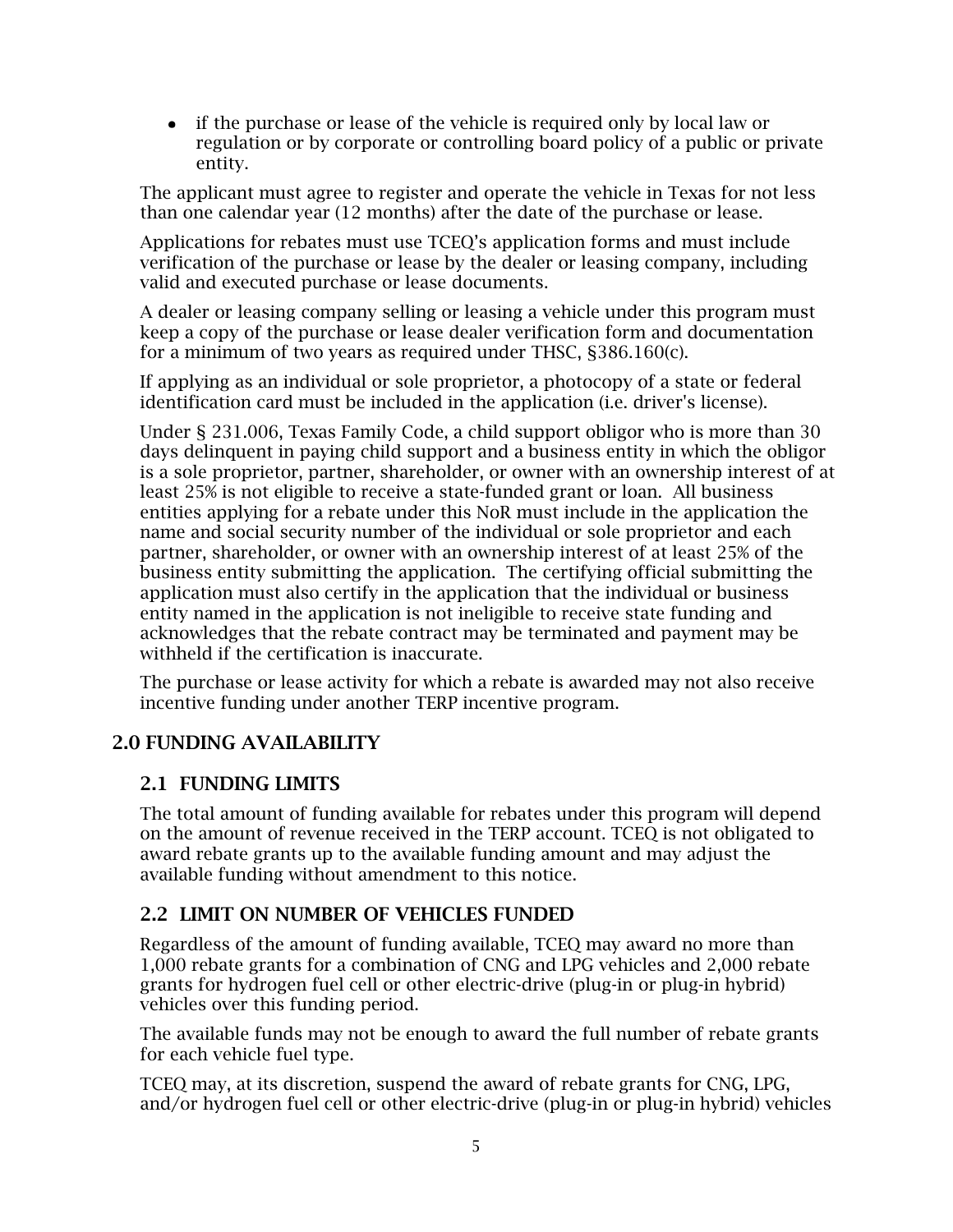in order to ensure a balanced mix of vehicle types for which a rebate grant is awarded. For any changes to this NoR, TCEQ will provide notice on the TERP website at <u>www.terpgrants.org</u> and will suspend issuance of any rebate reservation TCEQ will proceed with awarding rebate grants for that vehicle category according numbers for that vehicle type. TCEQ will establish a specific time period over which the suspension will be in effect. Applications will continue to be accepted and processed during the suspension period and, once the suspension period ends, to the first-come, first-served criteria.

After the maximum limits are reached for a vehicle category, applications for that vehicle category will no longer be accepted and any applications received for that vehicle category may be returned to the applicant.

## <span id="page-8-0"></span>2.3 INFORMATION ON FUNDING AVAILABILITY

 available to cover their application, TCEQ will periodically post updates on the TERP website [www.terpgrants.org.](http://www.terpgrants.org/) This notice may also include information on the To assist applicants and dealers in determining whether sufficient funds are number of rebates awarded under the vehicle categories, CNG, LPG, and/or hydrogen fuel cell or other electric-drive (plug-in or plug-in hybrid).

Information will also be available by calling the TERP toll-free number at 1-800-919- TERP (8377).

## <span id="page-8-1"></span>2.4 DEALER AND LEASING COMPANY RESERVATION

 Vehicle dealers and leasing companies (but not individual applicants) may reserve a [www.terpgrants.org.](http://www.terpgrants.org/) The form must be completed and returned to TCEQ according to the instructions provided on the form. place in line for funding consideration for a specific purchase or lease of a vehicle that must be placed on order. Vehicle reservation forms can be downloaded from

 confirmation number verifying that the purchase or lease has a place in line for consideration under the first-come, first-served rebate process. TCEQ will notify the dealer or leasing agent by phone or email of the reservation number and the Upon receiving and accepting a reservation form. TCEO will assign a reservation expiration date of the reservation. The expiration date of the reservation will be determined by TCEQ based on the expected vehicle delivery date along with consideration of the period of availability of the grant funds. TCEQ is not obligated to accept the reservation request and assign a reservation number.

 assigned on the TERP website. The dealer or leasing agent should not assume that a TCEQ may, at its discretion, provide a list of the current reservation numbers place in line is being held for that purchase or lease until and unless a reservation number is provided.

 based on the date of receipt of the application, rather than the pre-assigned place A rebate application for the specific purchase or lease by the purchaser or lessee identified in the reservation request must be received before the expiration date of the reservation in order for the assigned place in line to apply. If the application is received after the reservation expiration date, the application will be considered in line.

This process is made available so that a dealer or leasing agent may request a place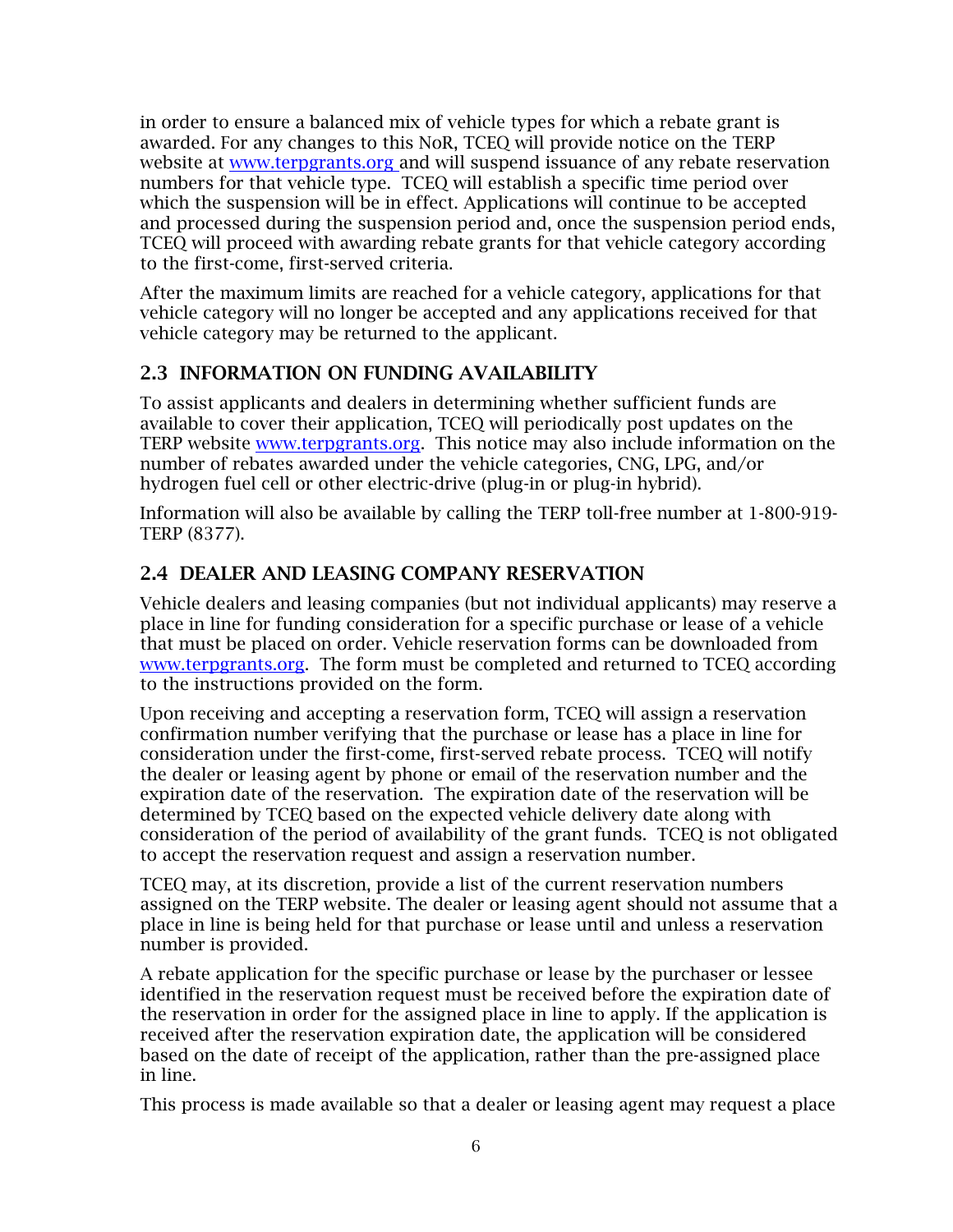in line for a specific purchase or lease that is being ordered. This process is not available for dealers to reserve blocks of rebates to be used to market vehicles to potential buyers or lessees.

 buyer or lessee of the vehicle. The order document should also include the A valid vehicle order document must be provided with the reservation form, including information about the vehicle make, model, and model year, and the expected vehicle delivery date.

 that a rebate grant will be awarded. Dealers and leasing agents should not imply to The assignment of a reservation number by TCEQ is not a guarantee of eligibility or a purchaser or lessee that once a reservation number is assigned the award of a rebate is assured.

 notice, although every attempt will be made to hold the place in line for any vehicle purchase or lease that is on the list prior to that time. TCEQ may suspend or cancel this reservation process at any time and without prior

 TCEQ may establish a limit on the number of reservations that may be made by an individual dealer or leasing company or for an individual applicant, without amendment to this NoR or other notice.

#### <span id="page-9-0"></span>3.0 APPLICATION PROCESS

- the TERP website at <u>www.terpgrants.org</u>. Copies of the forms may also be a. Required Forms. Application forms may be viewed and downloaded from obtained by calling the TERP toll free number at 1-800-919-TERP (8377).
- **b.**  Application Submission. To apply for a rebate, applicants must complete and submit an application and all required accompanying forms and documents outlined in the instructions on the form electronically to [TERPapply@tceq.texas.gov](mailto:TERPapply@tceq.texas.gov) or by mail to one of the addresses below:

#### Regular Mail:

Texas Commission on Environmental Quality Air Grants Division (LDPLIP), MC-204 P.O. Box 13087 Austin, TX 78711-3087

#### Express Mail:

Texas Commission on Environmental Quality Air Grants Division (LDPLIP), MC-204 12100 Park 35 Circle Austin, TX 78753

 **C.**  Deadline for Submission. Rebate applications will be accepted and considered on a first-come, first-served basis during the rebate period. Applications received after the expiration of the assigned reservation Applications for which a prior reservation number was provided will be considered based on the date the completed reservation form was received as long as the application is received by the reservation expiration date. number will be considered based on the date of receipt and acceptance of the application.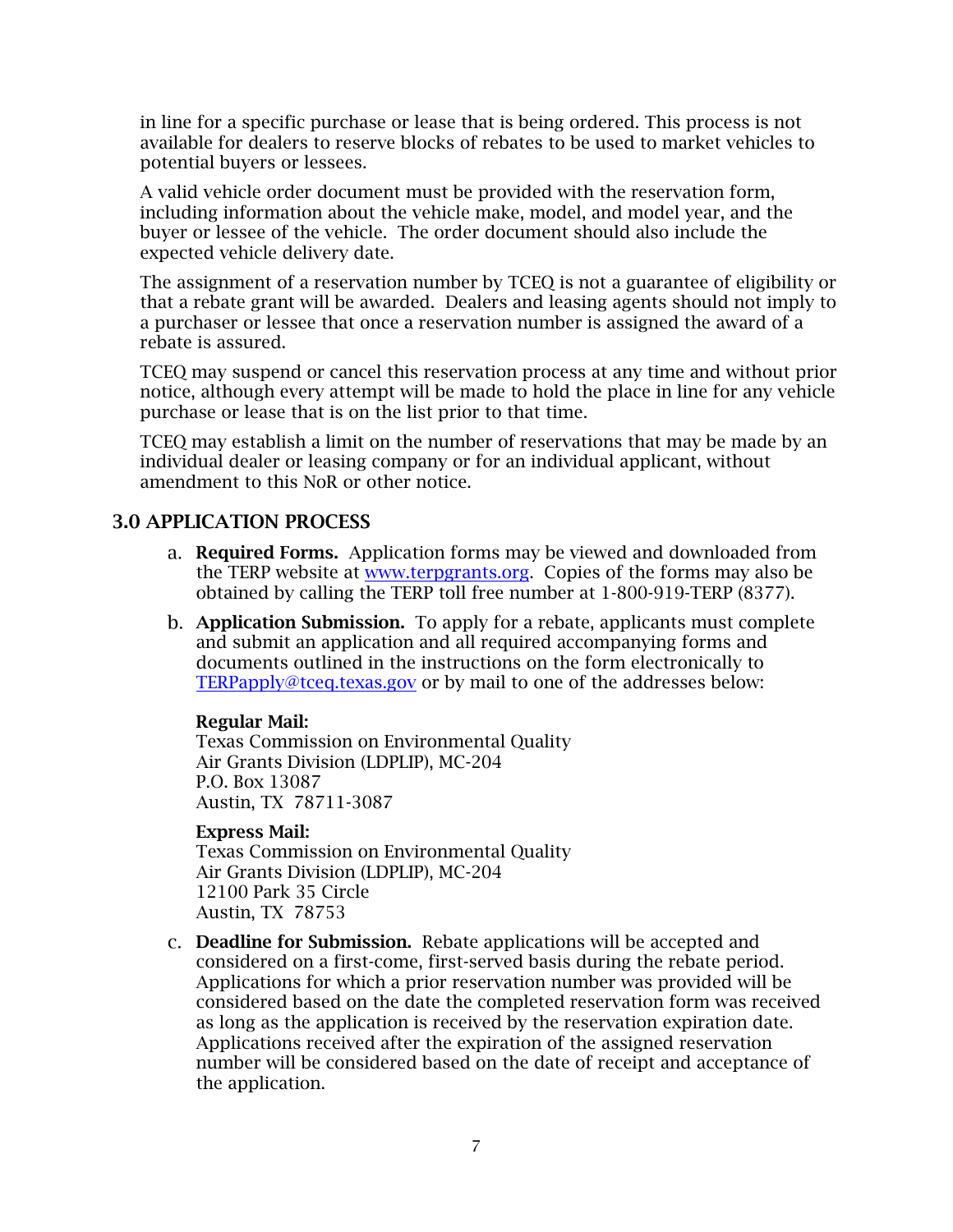- electronic mail to **TERPapply@tceq.texas.gov** no later than 5:00 p.m., Central d. TCEQ may suspend acceptance and/or processing of applications at any time during the application period with no obligation to continue processing an otherwise eligible application received within the deadline. Unless the acceptance of applications is suspended by TCEQ prior to the application deadline, applications must be received on the premises of the TCEQ or by Time, January 7, 2023.
- e. Additional Program Information. For further information, contact TERP staff at 1-800-919-TERP (8377) or [TERP@tceq.texas.gov.](mailto:TERP@tceq.texas.gov)
- f. Public Information. Upon submission, all rebate applications become the property of the State of Texas and as such become subject to the Texas Open Records Act, V.T.C.S. art. 6252-17a.

## <span id="page-10-0"></span>4.0 ACCEPTANCE AND APPROVAL

Applications will be date stamped as they are received by TERP program staff. Properly completed and eligible projects will be processed for approval on a firstcome, first-served basis. Applications with a valid reservation number will be considered based on the date the completed reservation form was received, if the application is received within the required time period. Incomplete or ineligible applications will be denied and may be returned to the applicant. Corrected or changed applications will be considered based on the date and time at which the corrected or changed versions are received by TERP program staff.

#### <span id="page-10-1"></span>5.0 CONTRACTING

- documents is true and correct. a. Assurances and Certifications. By signing the rebate application, the applicant is agreeing to the certifications listed in the application forms and certifies that the information provided in the application and accompanying
- b. Contract Execution. Upon approval of the rebate grant application and terms, and assurances become the executed contract. A digital copy of the signed and executed contract will be emailed to the applicant as confirmation that the rebate grant payment is being processed. subject to the availability of funds, the authorized TCEQ representative will sign the application form. Once signed by both parties, the application form,
- c. **Contract Dates.** The contract will become effective on the date the last party signs the application/contract form. The contract will extend for one calendar year (12 months) after the date of the purchase or lease, or 45 days after the effective date of the contract, whichever occurs later.
- d. Contract Obligations. The rebate grant recipient must adhere to the obligations agreed to in the contract documents, including registering and operating the vehicle in Texas for at least the contract period, which extends for one calendar year (12 months) from the date of the purchase or lease.

#### <span id="page-10-2"></span>6.0 PAYMENT

 a. By signing and submitting the rebate grant application, the applicant is requesting payment of the rebate grant amount upon approval and